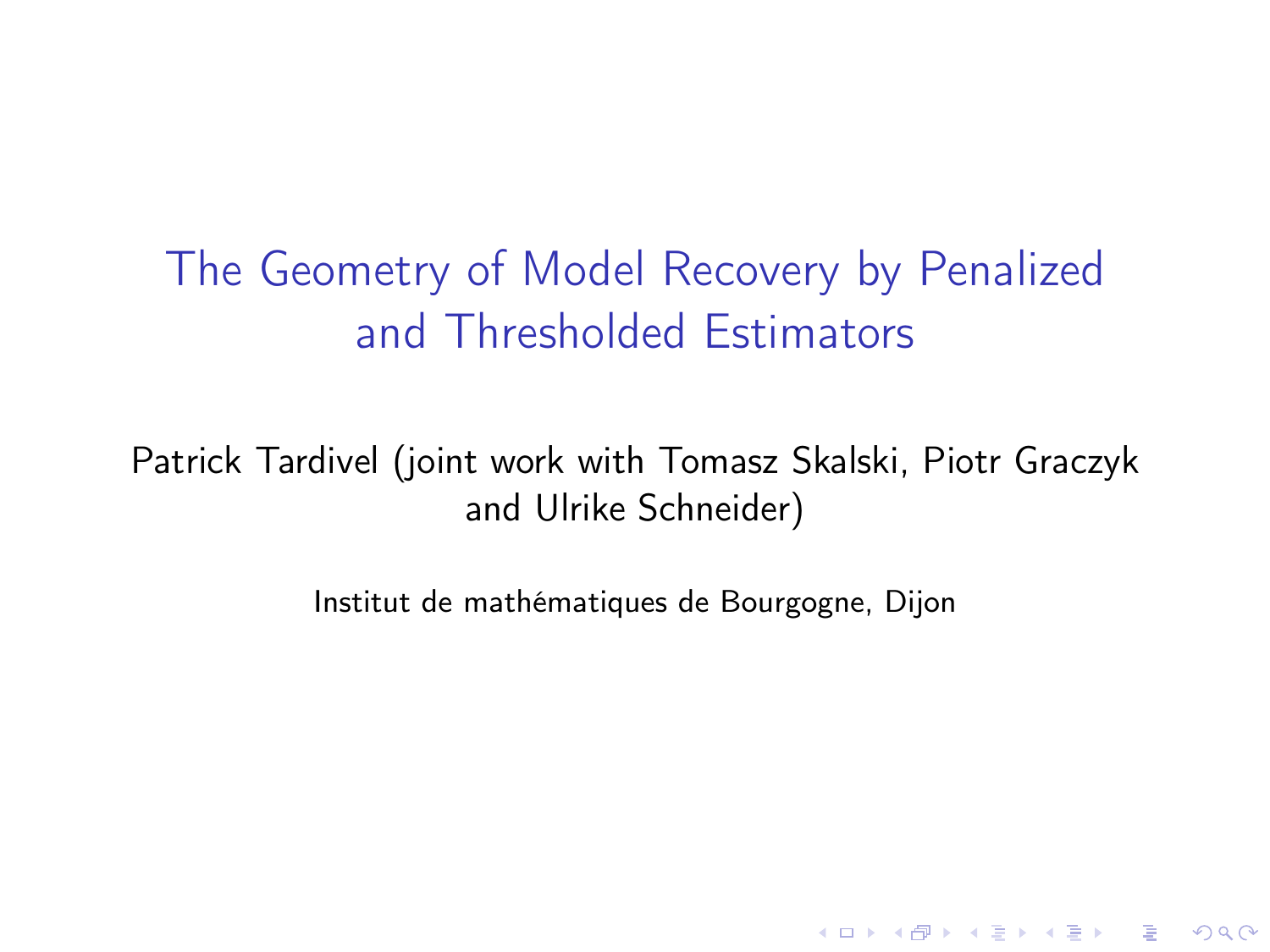## Uniqueness

Consider the optimization problem

$$
\mathsf{S}_{X,\lambda \text{pen}}(y) := \underset{b \in \mathbb{R}^p}{\text{Argmin}} \ \frac{1}{2} \|y - Xb\|_2^2 + \lambda \text{pen}(b).
$$

Where 
$$
X \in \mathbb{R}^{n \times p}
$$
,  $y \in \mathbb{R}^n$ ,  $\lambda > 0$  and

\npen(b) = max{ $u'_0b, u'_1b, \ldots, u'_lb$ },  $u_0 = 0$  and  $u_1, \ldots, u_l \in \mathbb{R}^p$ , is a polyhedral gauge.

\nNote:  $S_{X, \lambda \text{pen}}(y) \neq \emptyset$ .

\nFor  $(b) = ||b||_{1} > \text{LASSO}$ .

\nThen  $(b) = ||b||_{\infty}$ .

\nThen  $(b) = \sum_{i=1}^{p} \lambda_i |b|_{\downarrow i}$  where  $\lambda_1 > 0$ ,  $\lambda_1 \geq \cdots \geq \lambda_p \geq 0$  and  $|b|_{\downarrow 1} \geq \cdots \geq |b|_{\downarrow p} \rightarrow \text{SLOPE}$ .

\nThen  $(b) = ||Db||_1$  for some  $D \in \mathbb{R}^{m \times p} \rightarrow \text{Generalized LASSO}$ .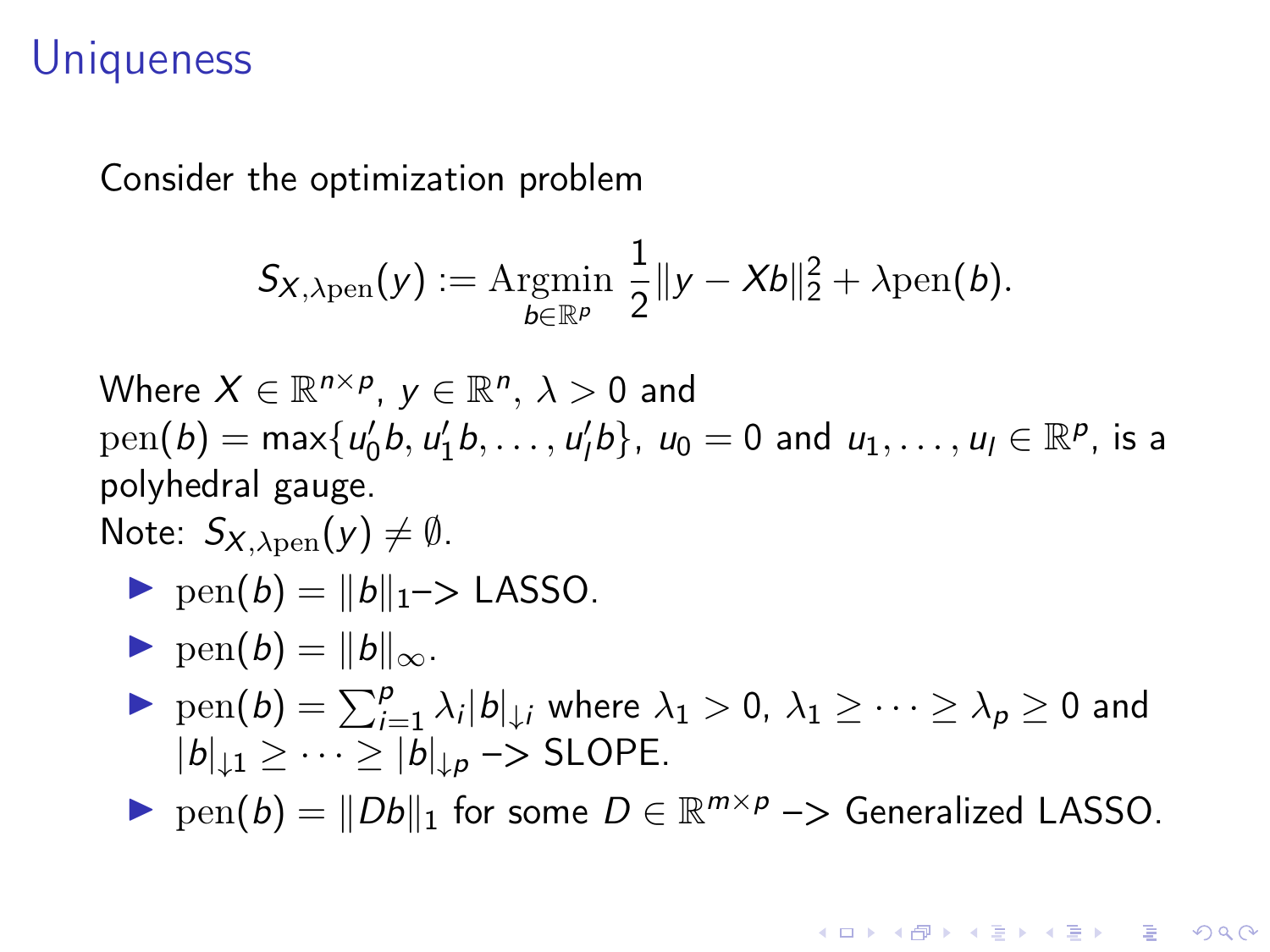### Theorem

Let  $X \in \mathbb{R}^{n \times p}$ ,  $\lambda > 0$  and pen be a polyhedral gauge where  $pen(b) = max{u'_0b, u'_1b, ..., u'_lb}$ . There exists  $y \in \mathbb{R}^n$  for which the minimizer of

$$
\underset{b\in\mathbb{R}^p}{\mathrm{Argmin}} \ \frac{1}{2} \|y - Xb\|_2^2 + \lambda \mathrm{pen}(b)
$$

is not unique if and only if  $\mathrm{row}(X) := \{X'z : z \in \mathbb{R}^n\}$  intersects a face  $B^* = \text{conv}\{u_0, u_1, \ldots, u_l\}$  whose dimension is  $\lt$  dim(ker(X)).

\n- ▶ 
$$
pen(b) = ||b||_1 \rightarrow B^* = [-1, 1]^p
$$
.
\n- ▶  $pen(b) = ||b||_{\infty} \rightarrow B^* = \{x \in \mathbb{R}^p : ||x||_1 \le 1\}$ .
\n- ▶  $pen(b) = ||Db||_1$  for some  $D \in \mathbb{R}^{m \times p} \rightarrow B^* = D'[-1, 1]^m$ .
\n

**KORKARA KERKER SAGA**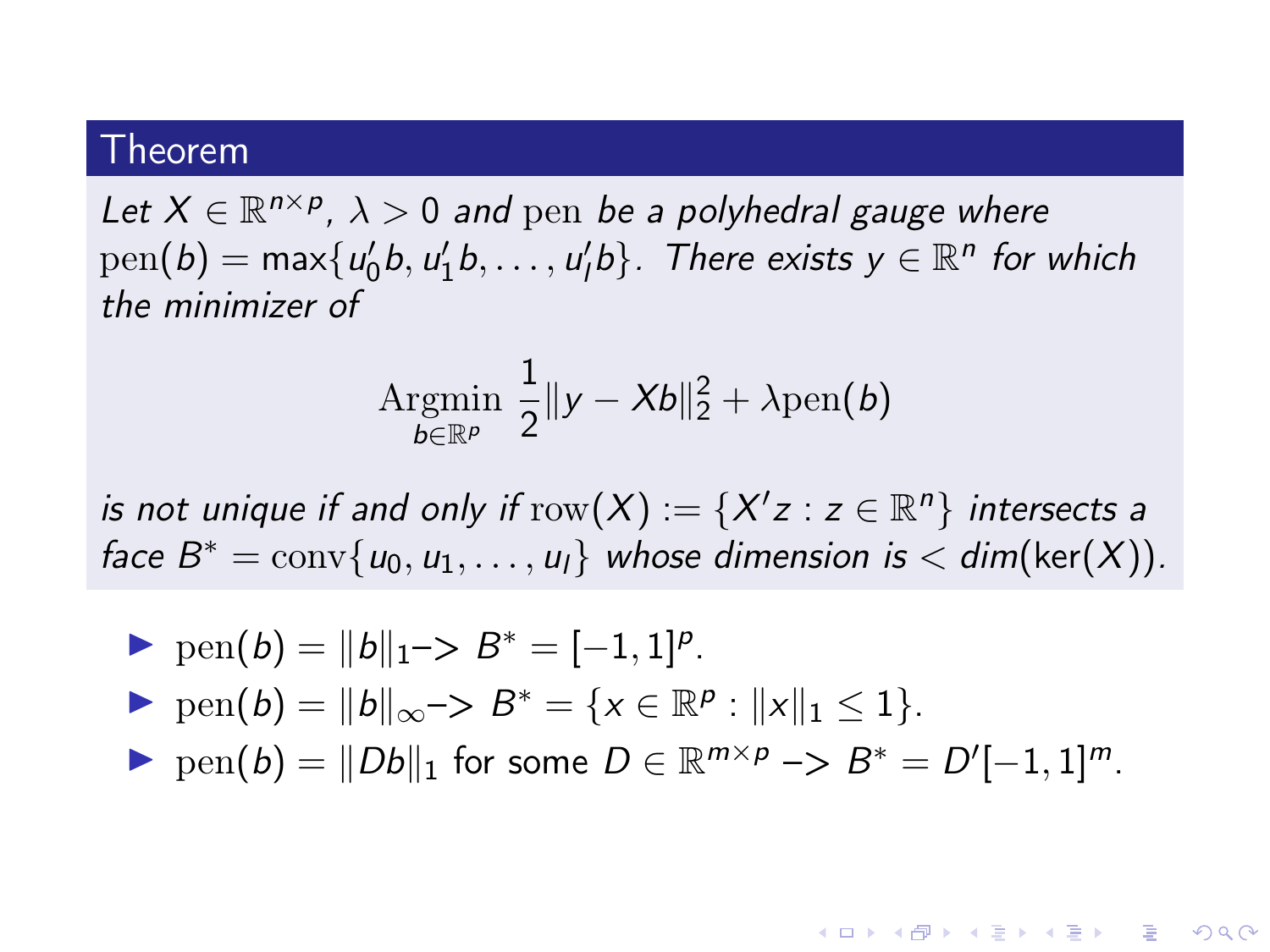$$
S_{X, \|\cdot\|_{\infty}}(y) := \underset{b \in \mathbb{R}^2}{\text{Argmin}} \underbrace{\frac{1}{2} \|y - Xb\|_2^2 + \max\{|b_1|, |b_2|\}}_{:=\phi(b)},
$$

where  $X = \begin{pmatrix} 1 & 1 \end{pmatrix}$  and  $y = 2.$ 



KID KORK KERKER E 1990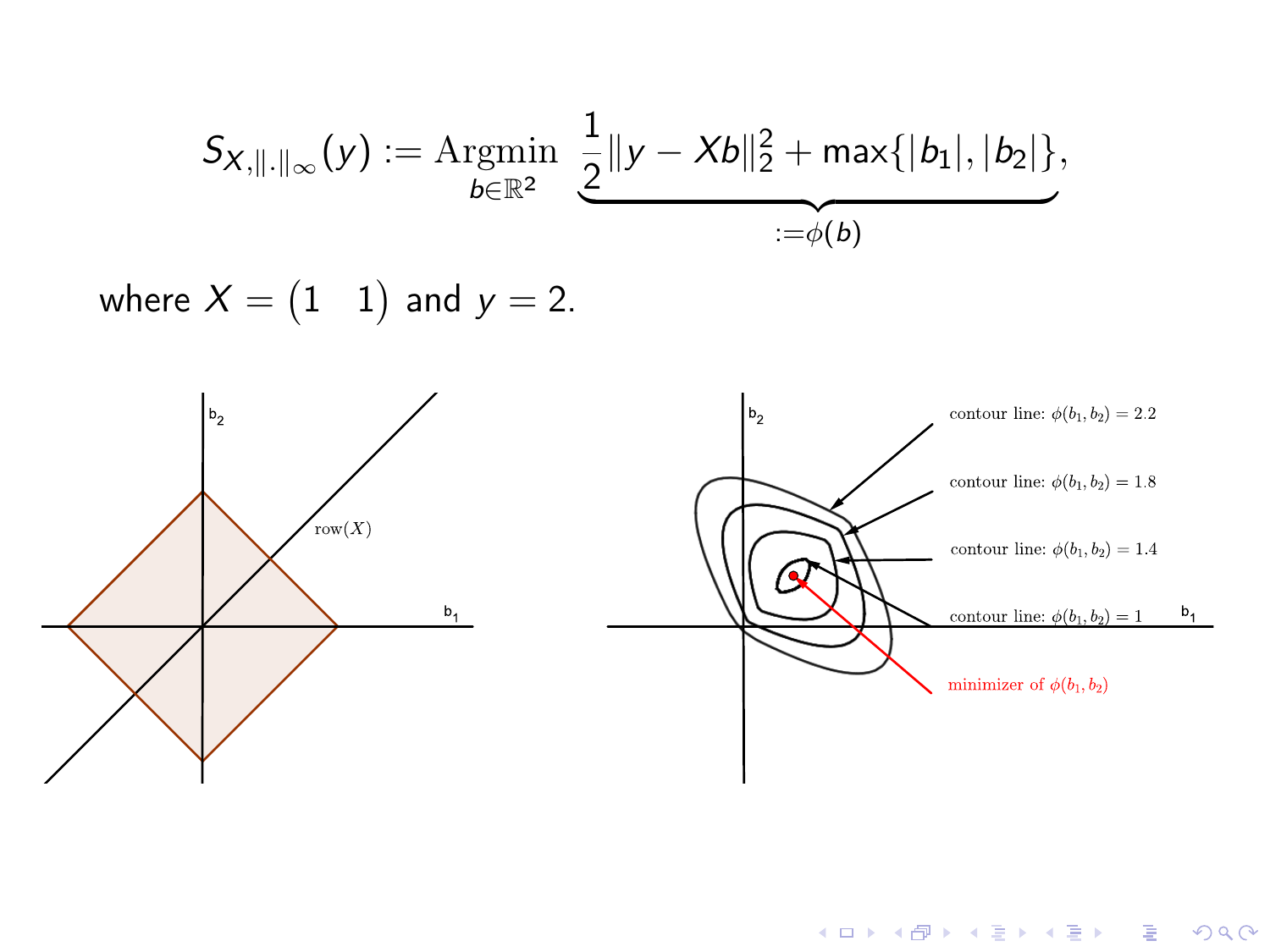$$
S_{X, \|\cdot\|_{\infty}}(y) := \underset{b \in \mathbb{R}^2}{\text{Argmin}} \underbrace{\frac{1}{2} \|y - Xb\|_2^2 + \max\{|b_1|, |b_2|\}}_{:=\phi(b)},
$$

where  $X=(1 \quad 0)$  and  $y=2.1$ 



**KD ▶ K @ ▶ K 할 ▶ K 할 ▶ - 할 | X 9 Q @**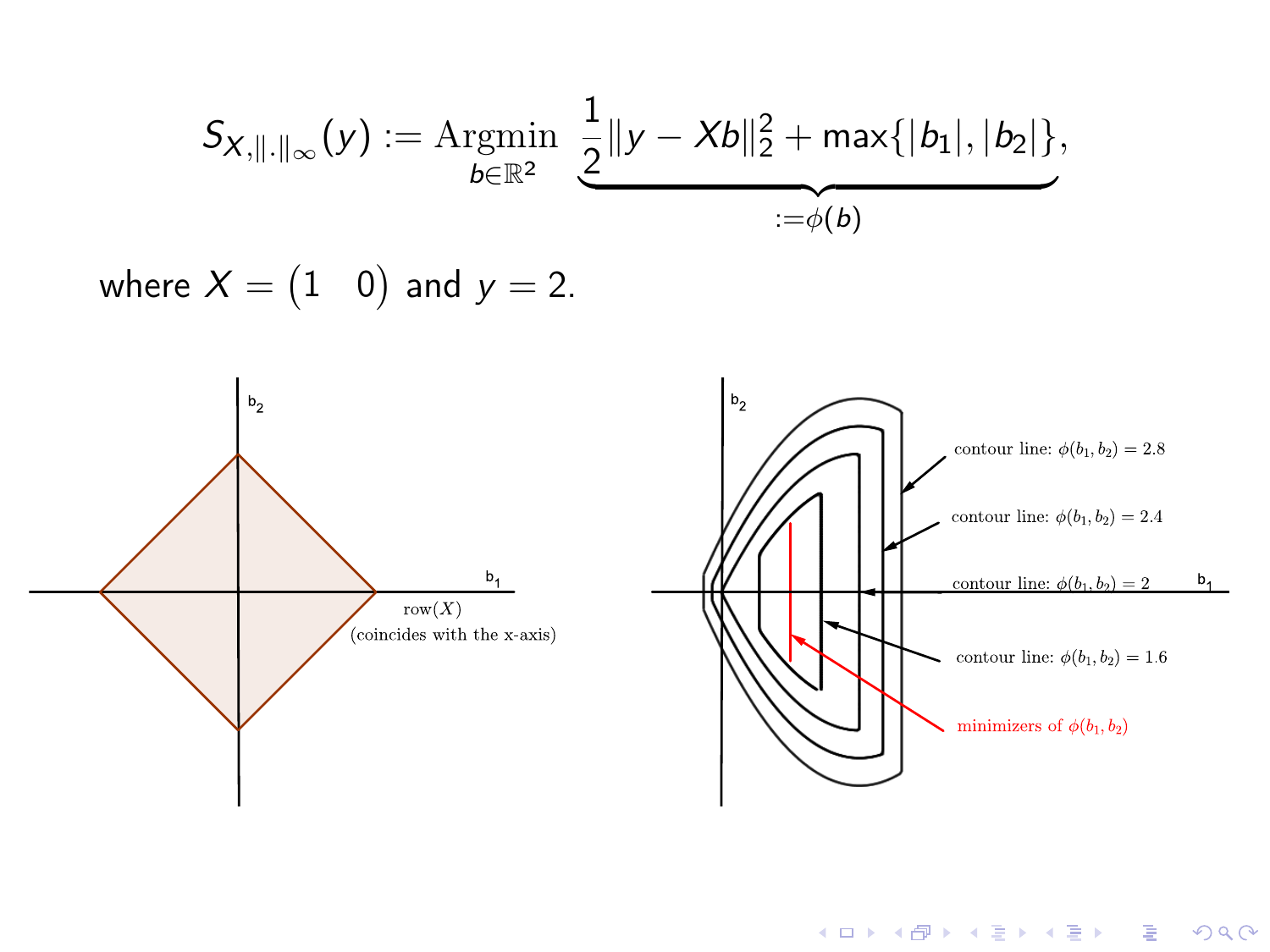Consider the linear regression model  $Y = X\beta + \varepsilon$  where  $X \in \mathbb{R}^{n \times p}$ ,  $\beta \in \mathbb{R}^p$  is an unknown parameter and  $\varepsilon \in \mathbb{R}^n$  a random noise. Our goal is to recover  $\partial_{\text{pen}}(\beta)$ .

Let  $f : \mathbb{R}^p \to \mathbb{R}$ .  $s \in \mathbb{R}^p$  is a subgradient of f at  $x \in \mathbb{R}^p$  if

$$
f(z) \geq f(x) + s'(z - x) \quad \forall z \in \mathbb{R}^p.
$$

The subdifferential  $\partial_f(x)$  at x is the set of all subgradients.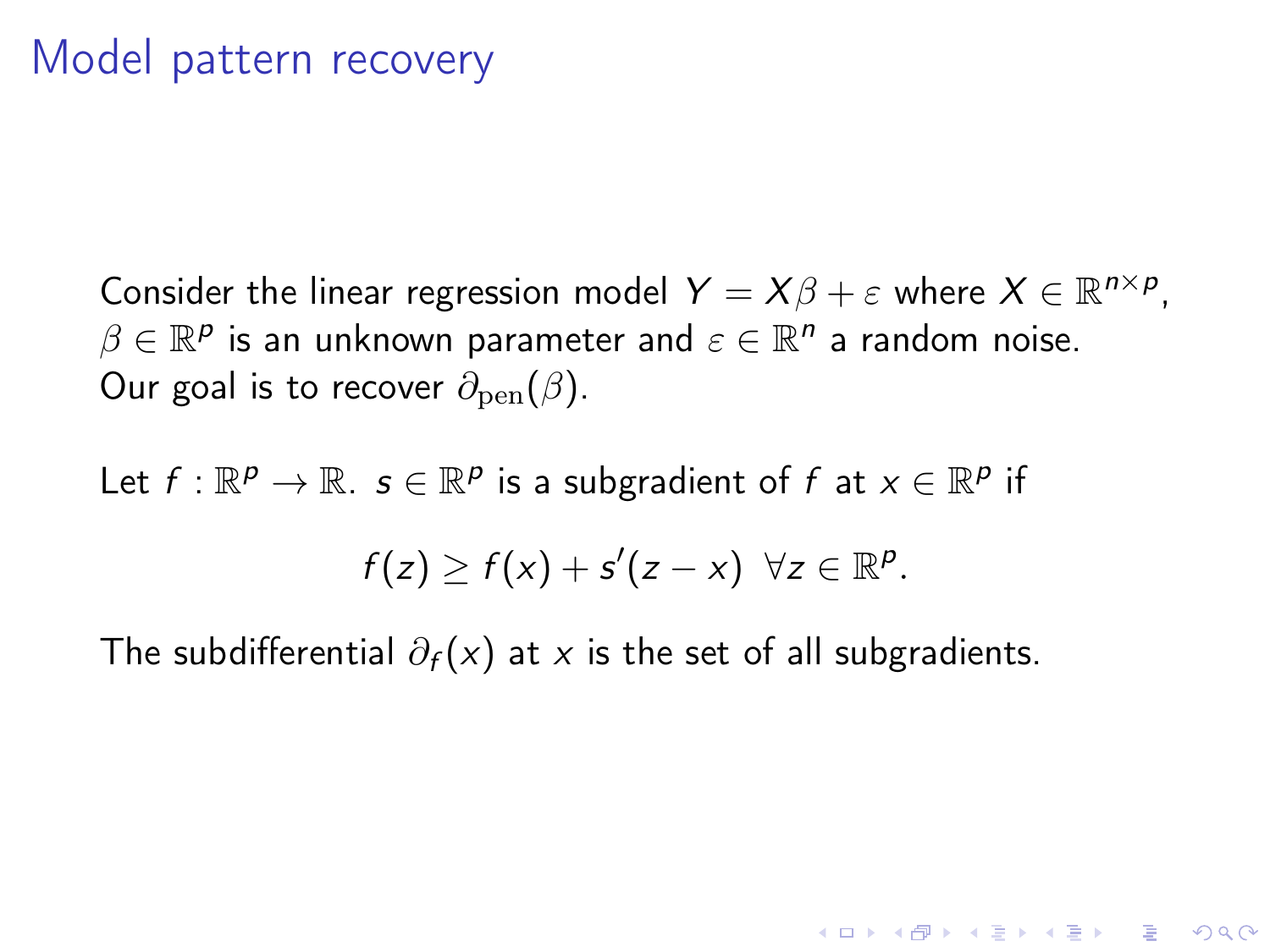$$
\frac{\partial_{\|\cdot\|_1}(x)}{\partial_{\|\cdot\|_1}(x)}=\frac{\partial_{\|\cdot\|_1}(z)}{\partial_{\|\cdot\|_1}(z)}
$$
 if sign(x) = sign(z).

$$
\partial_{\|\cdot\|_{\infty}}(x) = \partial_{\|\cdot\|_{\infty}}(z) \text{ iff } \begin{cases} \{i : x_i = \|x\|_{\infty}\} = \{i : z_i = \|z\|_{\infty}\} \\ \{i : x_i = -\|x\|_{\infty}\} = \{i : z_i = -\|z\|_{\infty}\} \end{cases}
$$

$$
\blacktriangleright \text{ When } D^{\text{tv}}x = (x_2 - x_1, \ldots, x_p - x_{p-1}) \text{ and } \text{pen}(x) = ||D^{\text{tv}}x||_1
$$

$$
\partial_{\|D^{\text{tv}}\|_1}(x) = \partial_{\|D^{\text{tv}}\|_1}(z) \text{ iff } \begin{cases} \{i : x_{i+1} > x_i\} = \{i : z_{i+1} > z_i\} \\ \{i : x_{i+1} < x_i\} = \{i : z_{i+1} < z_i\} \end{cases}
$$

KID KORK KERKER E 1990

► Let us assume that ker $(D') = \{0\}$  then  $\partial_{\|D.\|_1}(x) = \partial_{\|D.\|_1}(z)$ iif  $sign(Dx) = sign(Dz)$ .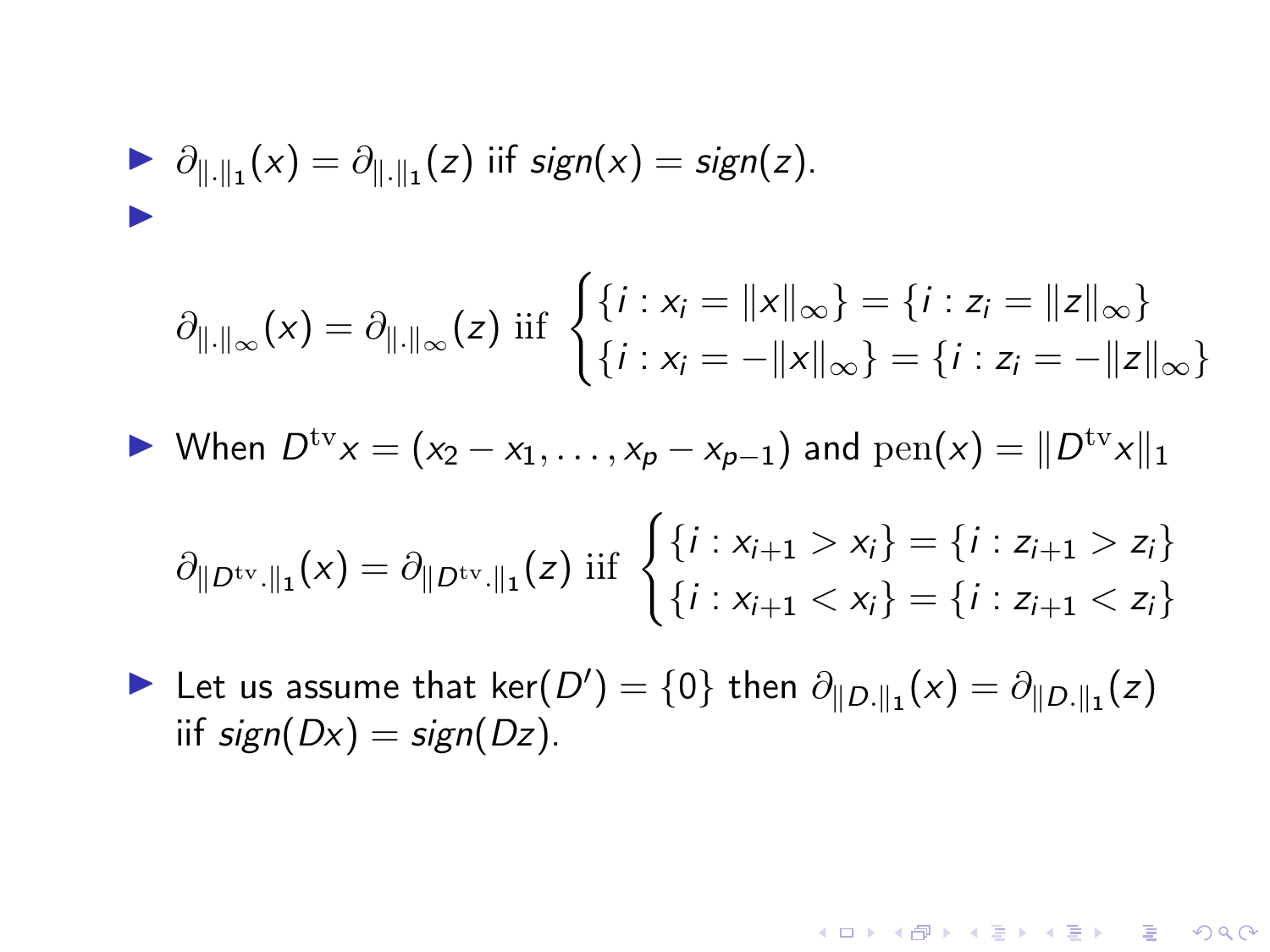# Path Condition

$$
S_{X,\lambda_{\text{pen}}}(y) = \underset{b \in \mathbb{R}^p}{\text{Argmin}} \frac{1}{2} \|y - Xb\|_2^2 + \lambda_{\text{pen}}(b).
$$

### Definition

 $\partial_{pen}(\beta)$  satisfies the path condition with respect to X and pen when

 $\exists \lambda > 0 \; \exists \hat{\beta} \in S_{X,\lambda \text{pen}}(X\beta) \text{ such that } \partial_{\text{pen}}(\hat{\beta}) = \partial_{\text{pen}}(\beta)$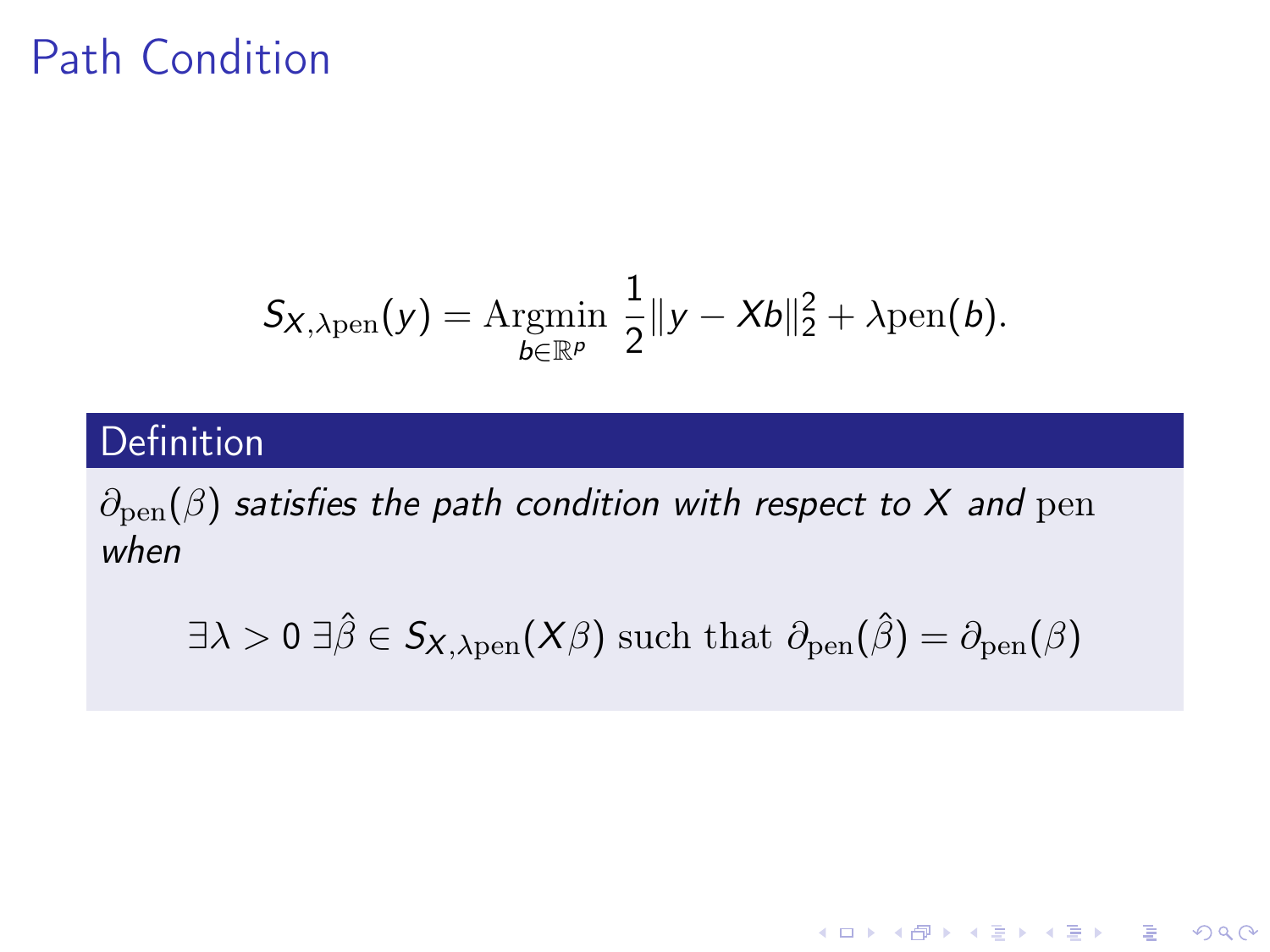$$
X = \begin{pmatrix} 5/6 & 1 & 0 \\ 1/3 & 0 & 1 \end{pmatrix}, \beta = (10, 0, 0).
$$

 $sign(\beta)$  does not satisfy the path condition wrt X and  $\|.\|_1$ .



#### **LASSO solution path**

$$
||X_I'X_I(X_I'X_I)^{-1}\text{sign}(\beta_I)||_{\infty} = 30/29 > 1
$$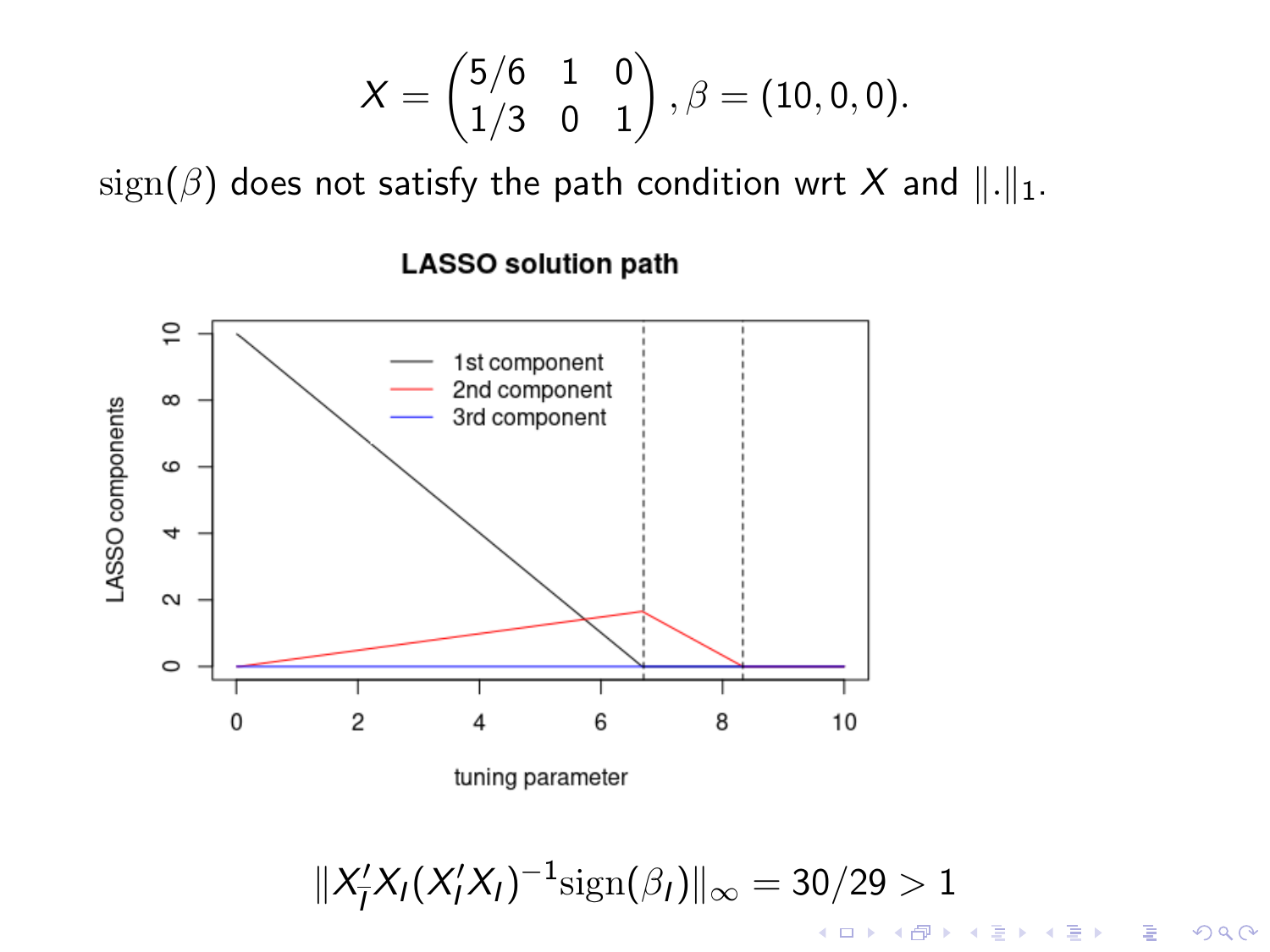Necessary condition for model pattern recovery

### Theorem

Let  $Y = X\beta + \varepsilon$  where  $X \in \mathbb{R}^{n \times p}$ ,  $\beta \in \mathbb{R}^p$  is an unknown parameter and  $\varepsilon \in \mathbb{R}^n$  has a symmetric distribution. If the subdifferential of  $\beta$  does not satisfies the path condition with respect to  $X$  and pen then

$$
\mathbb{P}(\exists \lambda > 0 \; \exists \hat{\beta} \in S_{X, \lambda \text{pen}}(Y) \text{ such that } \partial_{\text{pen}}(\hat{\beta}) = \partial_{\text{pen}}(\beta)) \leq 1/2.
$$

Consequently, when  $\|X'_{\overline{I}}\|$  $\frac{1}{I}\mathsf{X}_{I}(\mathsf{X}_{I}'\mathsf{X}_{I})^{-1}\text{sign}(\beta_{I})\|_{\infty}>1$  then whatever  $\lambda > 0$  we have

$$
\mathbb{P}(\mathrm{sign}(\hat{\beta}^{\mathrm{lasso}}(\lambda)) = \mathrm{sign}(\beta)) \leq 1/2.
$$

**KORKARA KERKER SAGA**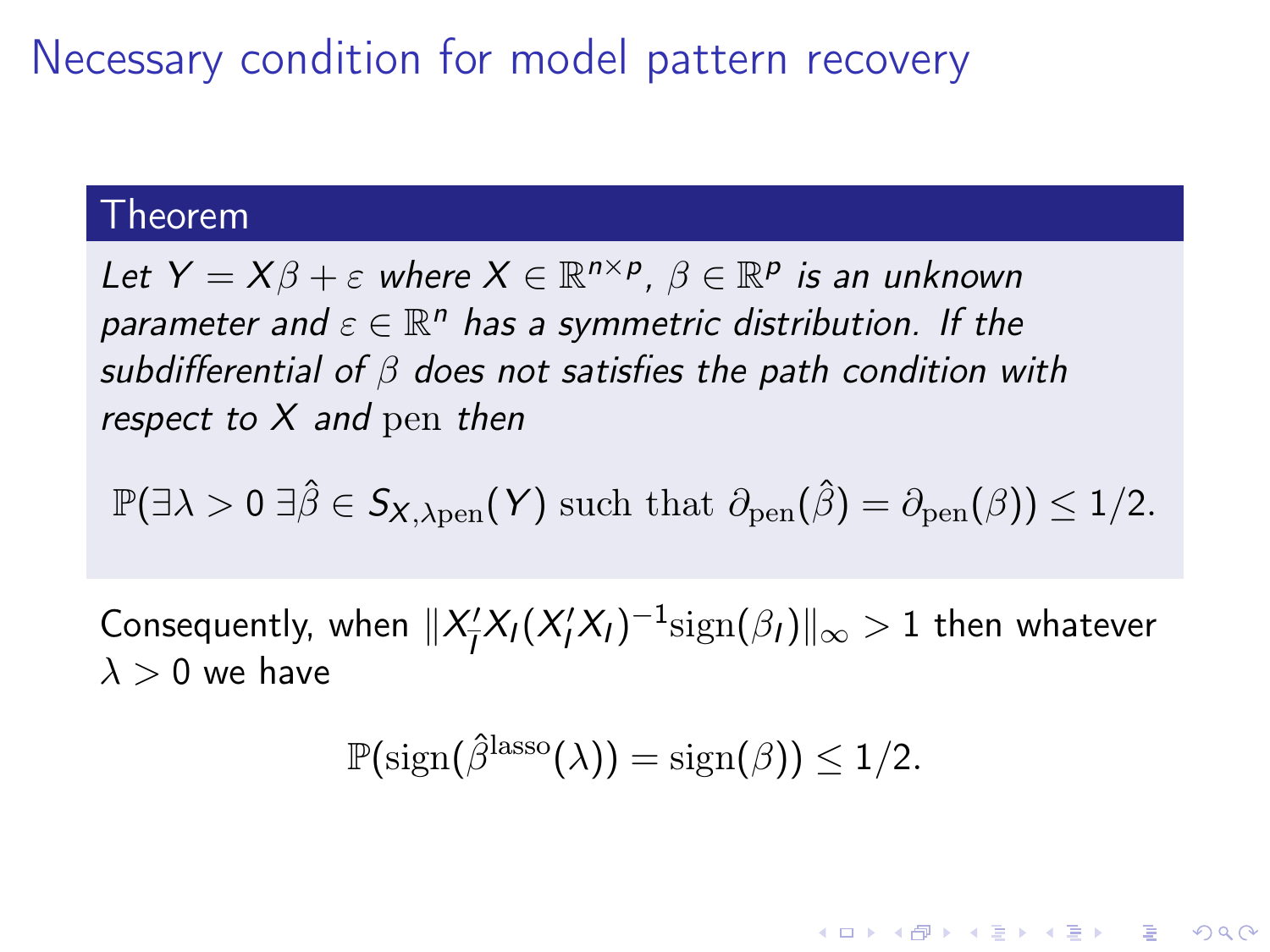# **Accessibility**

## Definition (Accessibility condition)

 $\partial_{pen}(\beta)$  is accessible with respect to X and  $\lambda$ pen when

$$
\exists y \in \mathbb{R}^p \exists \hat{\beta} \in S_{X, \lambda \text{pen}}(y) \text{ such that } \partial_{\text{pen}}(\hat{\beta}) = \partial_{\text{pen}}(\beta)
$$

## Proposition

 $\partial_{\text{pen}}(\beta)$  is accessible with respect to X and  $\lambda$ pen iif for every  $\gamma \in \mathbb{R}^p$  we have

$$
X\beta = X\gamma \implies \text{pen}(\gamma) \ge \text{pen}(\beta).
$$

**KORKA BRADE KORA** 

Note that the accessibility condition does not depend on  $\lambda$ .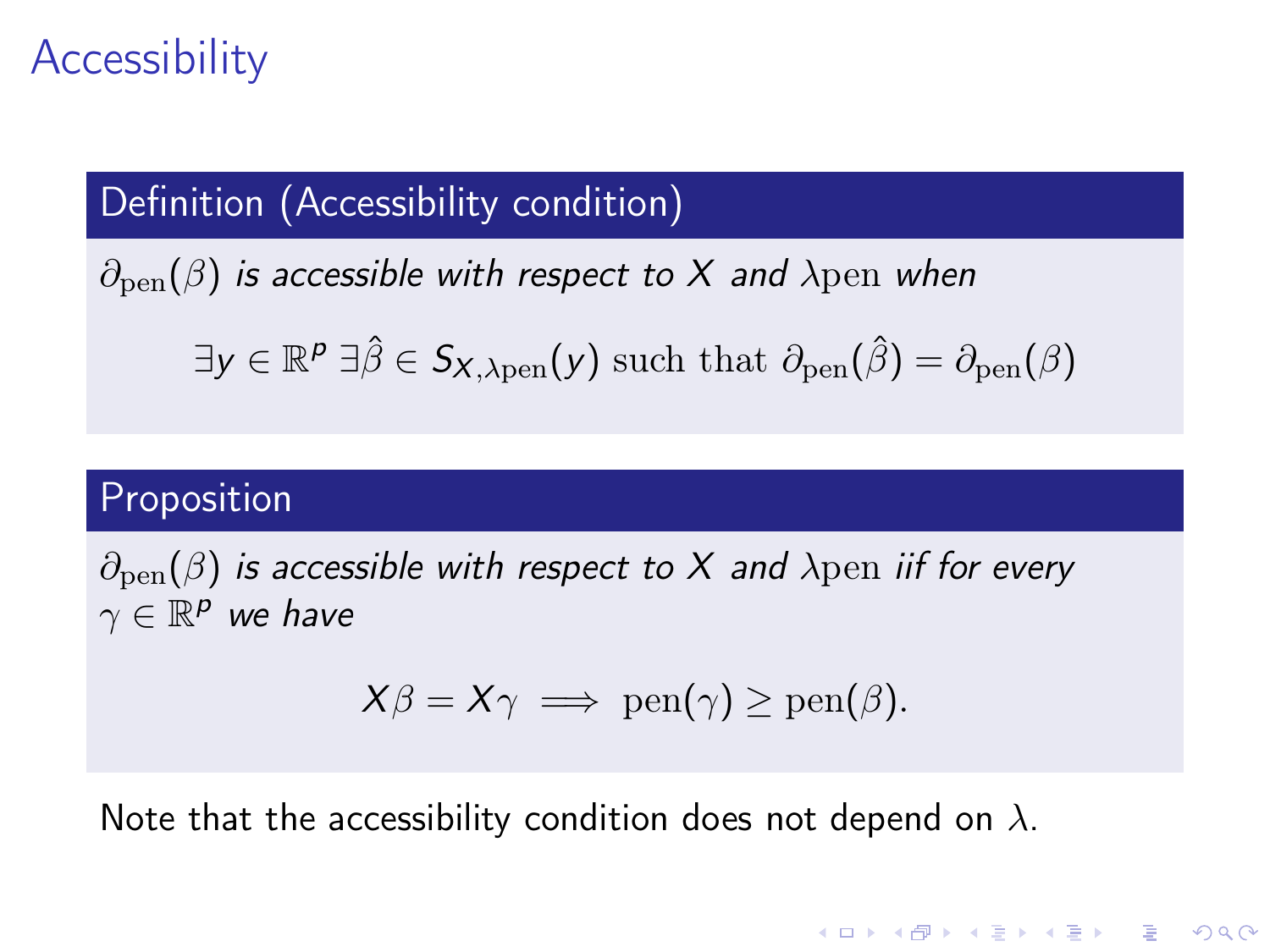## Proposition

The path condition implies the accessibility condition.

$$
X = \begin{pmatrix} 5/6 & 1 & 0 \\ 1/3 & 0 & 1 \end{pmatrix}, \beta = (10, 0, 0).
$$

The path condition does not occur but  $\partial_{pen}(\beta)$  is accessible with respect to X and  $\Vert . \Vert_1$ .

K ロ ▶ K 個 ▶ K 할 ▶ K 할 ▶ 이 할 → 이익C\*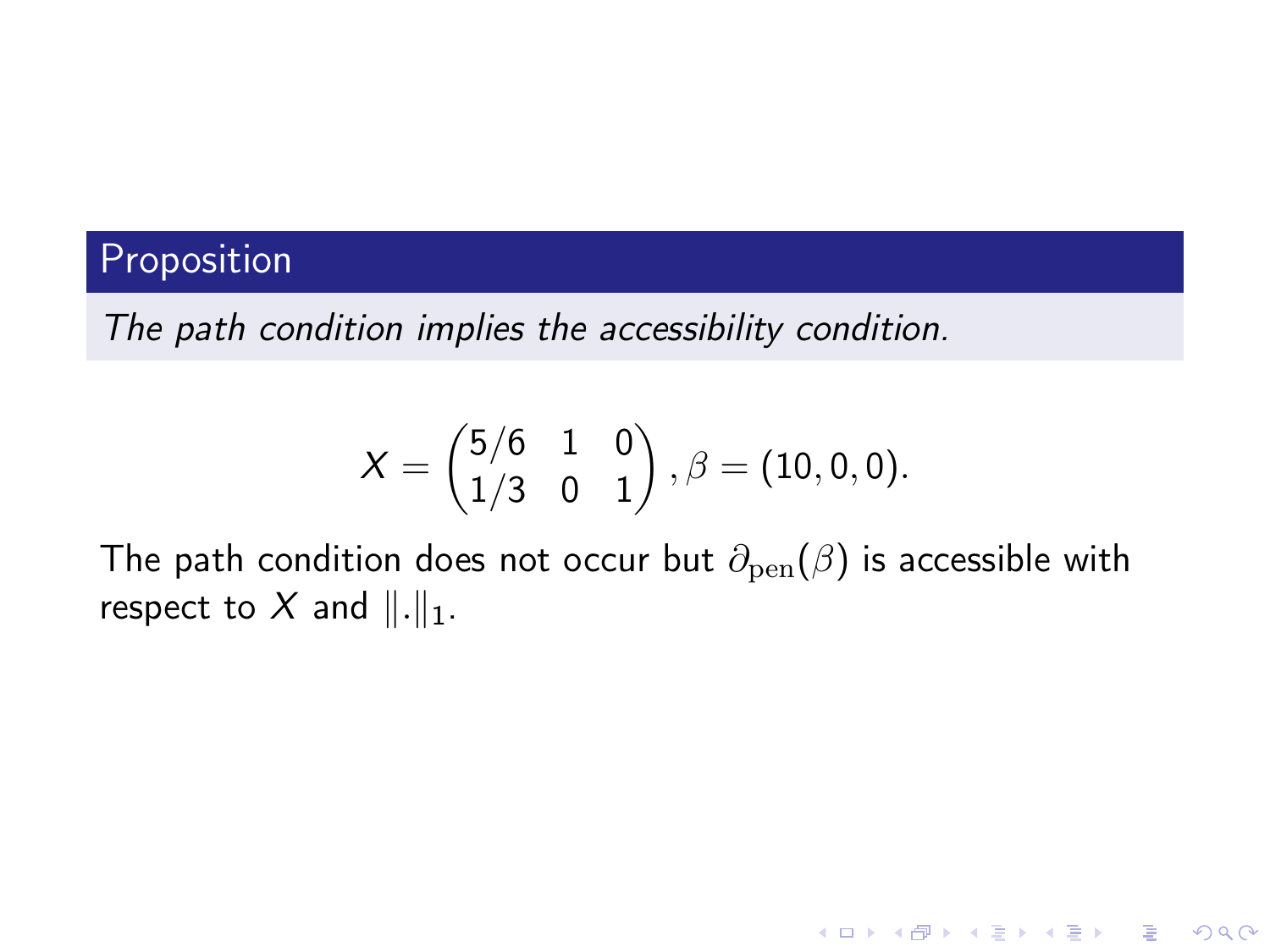

For this figure,  $\lambda = 1$ .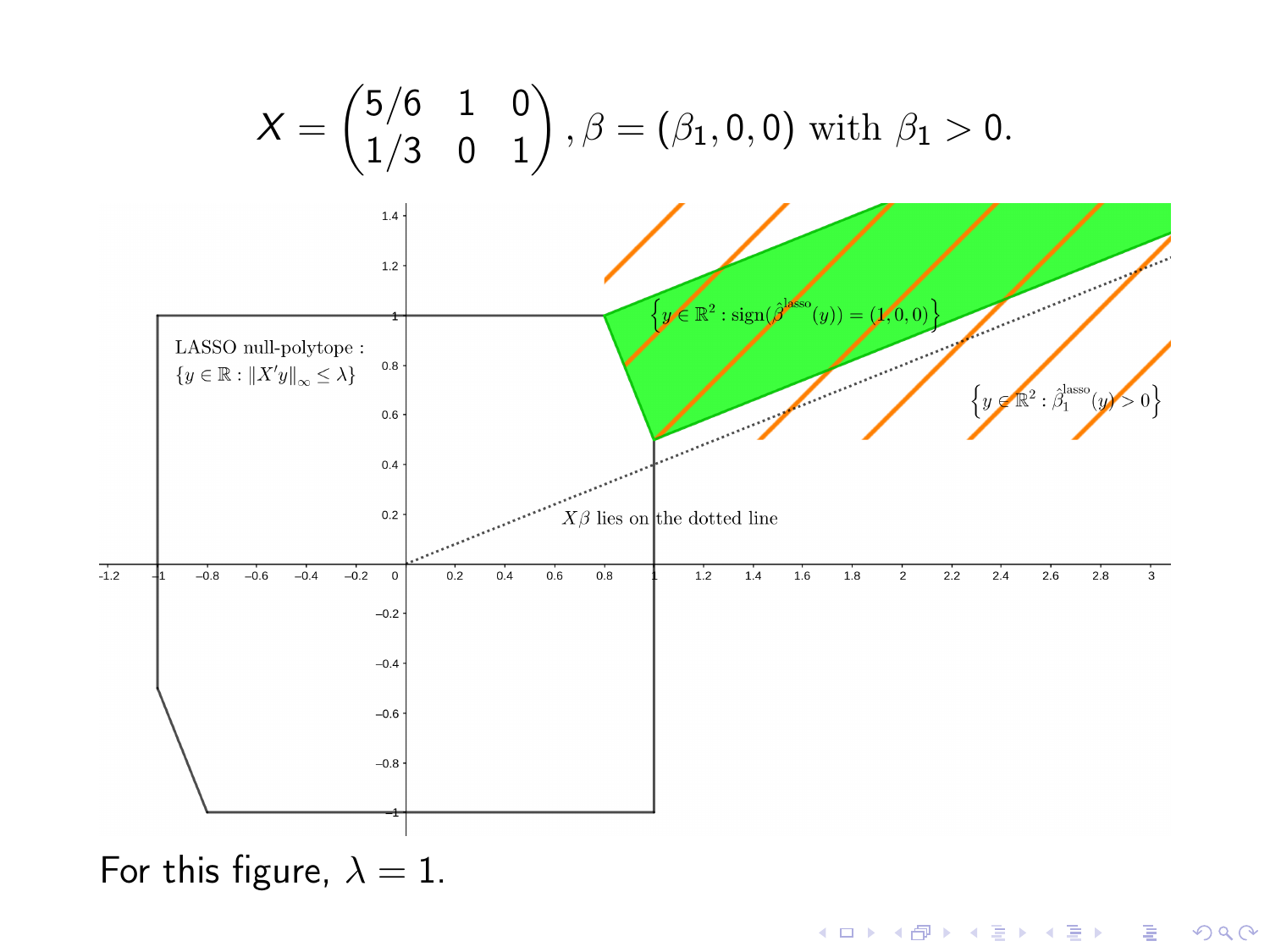$$
X = \begin{pmatrix} 5/6 & 1 & 0 \\ 1/3 & 0 & 1 \end{pmatrix}, \beta = (20, 0, 0) \text{ et } \varepsilon \sim N(0, 1)
$$

Box plot for the LASSO estimator



Components 1, 2 or 3

For this figure,  $\lambda = 1$ .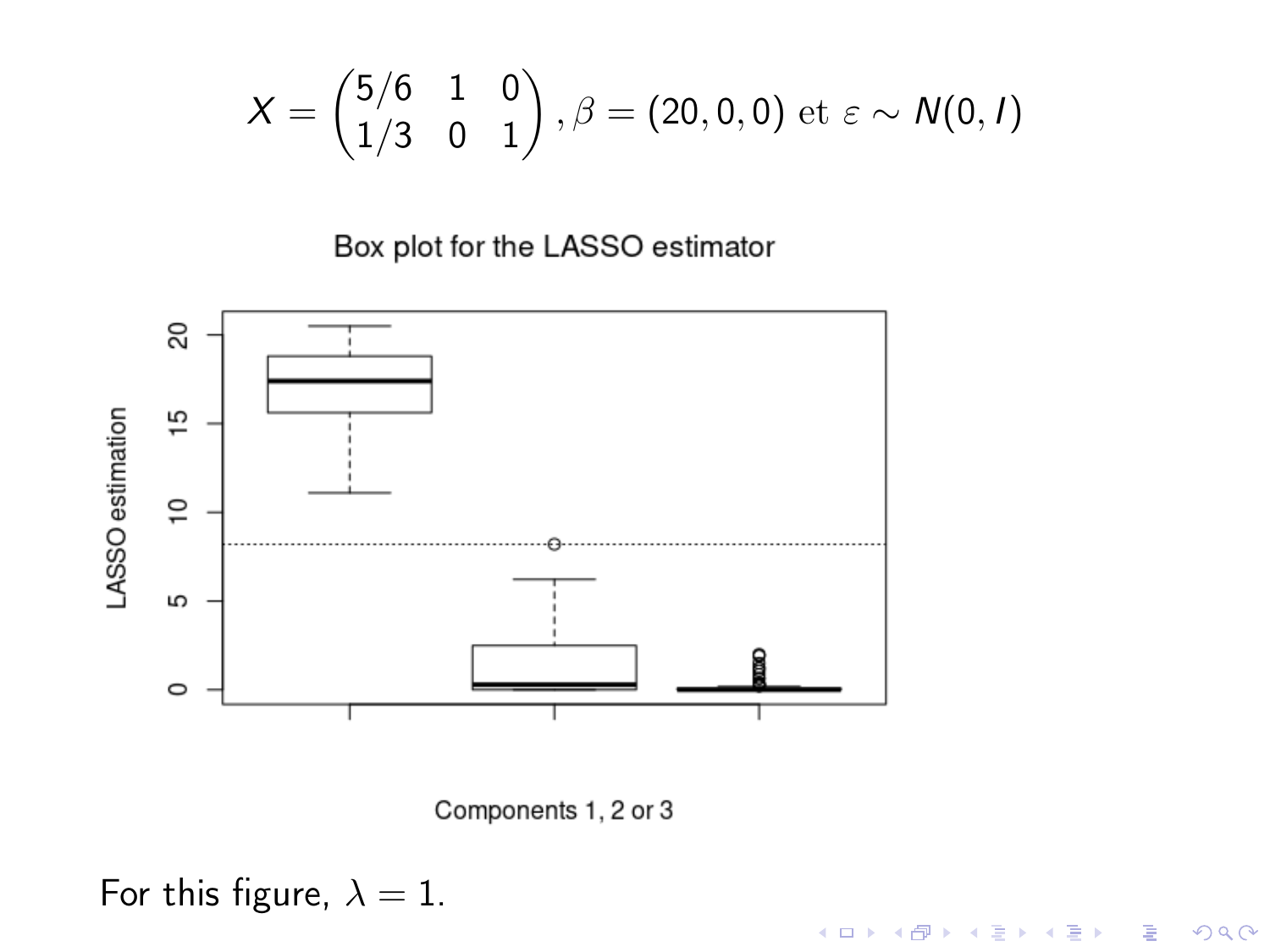# <span id="page-14-0"></span>NSC for sign recovery by generalized LASSO

- $\triangleright$  One may use the penalty  $pen(b) = ||b||_1$  in order to recover support:  $\text{supp}(\beta) = \{i : \beta_i \neq 0\}$
- $\triangleright$  One may use the penalty  $\text{pen}(b) = ||D^{\text{tv}}b||_1$  in order to recover the jump set:  $\{i : \beta_i \neq \beta_{i+1}\} = \text{supp}(D^{\text{tv}}\beta)$

$$
D^{\text{tv}} = \begin{pmatrix} -1 & 1 & 0 & \dots & 0 \\ 0 & -1 & 1 & \ddots & \vdots \\ \vdots & \ddots & \ddots & \ddots & 0 \\ 0 & \dots & 0 & -1 & 1 \end{pmatrix}
$$

 $\triangleright$  More generally base on the penalty term  $pen(b) = ||Db||_1$  we aim at recovering sign( $D\beta$ ).

Let  $\hat{\beta}$  be a generalized LASSO estimator. The path condition is necessary for recovering  $sign(D\beta)$  via  $sign(D\hat{\beta})$ . One may relax the path condition using the estimator  $(D\hat{\beta})^{\tau}$ .

.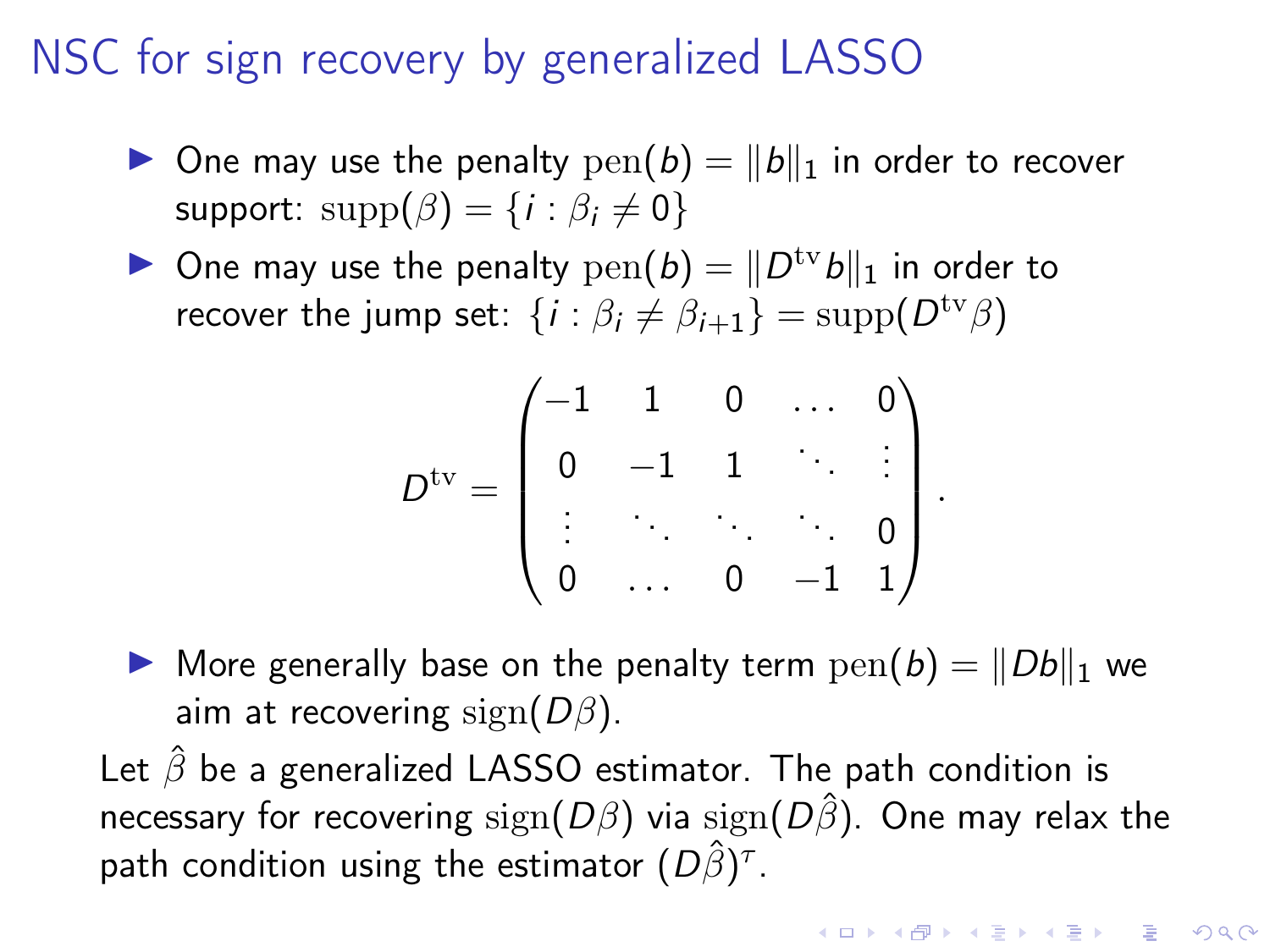### <span id="page-15-0"></span>Theorem

Necessary condition) If  $\partial_{\|D.\|_1}(\beta)$  is not accessible with respect to X and  $||D.||_1$  then

$$
\forall y \in \mathbb{R}^n \ \forall \lambda > 0 \ \forall \hat{\beta} \in S_{X,\lambda||D.||_1}(y) \ \forall \tau \geq 0 \text{ we have}
$$

$$
\text{sign}((D\hat{\beta})^{\tau}) \neq \text{sign}(D\beta).
$$

Sufficient condition) Given  $\varepsilon \in \mathbb{R}^n$ , let us set  $y^k = X(k\beta) + \varepsilon$ . We assume that  $S_{X,\lambda\lVert D_\cdot\rVert_1}(y^k)$  is a singleton and its unique element is  $\hat{\beta}.$  If  $\partial_{\lVert D.\rVert_1}(\beta)$  is accessible with respect to  $X$  and  $\lVert D.\rVert_1$  then

- $\triangleright \exists k_0 \ \forall k \geq k_0 \ \exists \tau \geq 0 \ \text{such that} \ sign((D\hat{\beta})^{\tau}) = \text{sign}(D\beta)$
- $\blacktriangleright$   $\exists k_0 \ \forall k > k_0$  we have supp $(D\beta) \in$  $\{\emptyset, \{\pi(1)\}, \{\pi(1), \pi(2)\}, \ldots, \text{supp}(D\hat{\beta})\}.$  Where  $\pi$  is a permutation such that  $|(D\hat{\beta})_{\pi(1)}| \geq \cdots \geq |(D\hat{\beta})_{\pi(p)}|.$

PS: The article "The Geometry of Model Recovery by Penalized and Thresholded Estimators" provides a similar theorem for penalized least squares estimators (including [SL](#page-14-0)[O](#page-16-0)[P](#page-14-0)[E,](#page-15-0) O[S](#page-0-0)[CA](#page-19-0)[R,](#page-0-0)[...\)](#page-19-0)[.](#page-0-0)

 $OQ$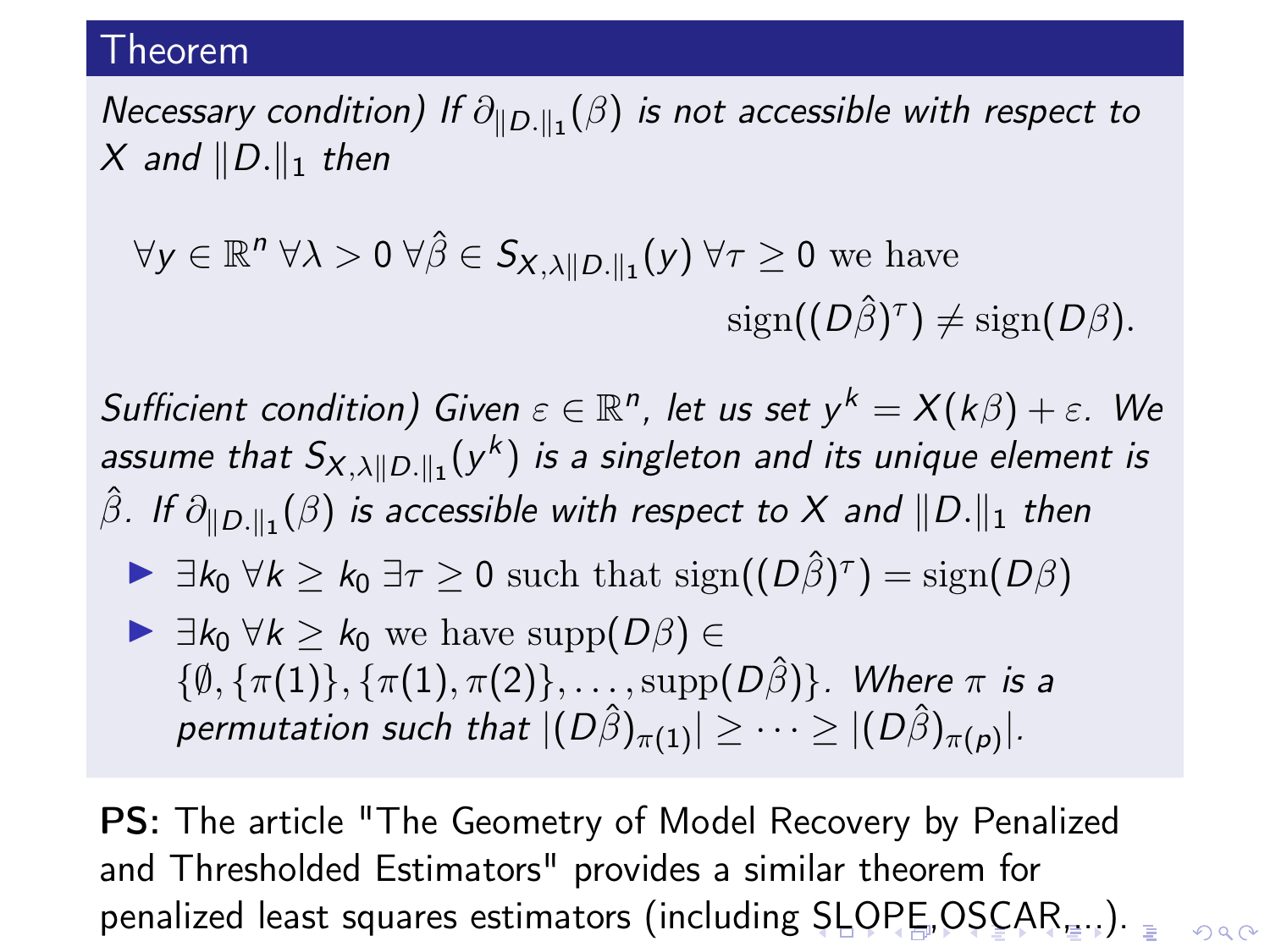<span id="page-16-0"></span>Sign recovery by LASSO and thresholded LASSO (Tardivel and Bogdan)

To recover sign( $\beta$ ) one needs the following conditions:

 $\triangleright$  With the LASSO one needs the irrepresentability condition (path condition in this presentation)

> $\|X'_{\overline{I}}$  $\frac{1}{l}X_l(X_l'X_l)^{-1}\text{sign}(\beta_l)\|_{\infty} < 1.$

 $\triangleright$  With the thresholded LASSO/BP one needs the identifiability condition (accessibility condition in this presentation)

$$
X\gamma = X\beta \Rightarrow \|\gamma\|_1 \ge \|\beta\|_1.
$$

**KORKA BRADE KORA** 

We remind that

(Path condition)  $Irrepresentation \Rightarrow Identifiability$ (accesibility condition)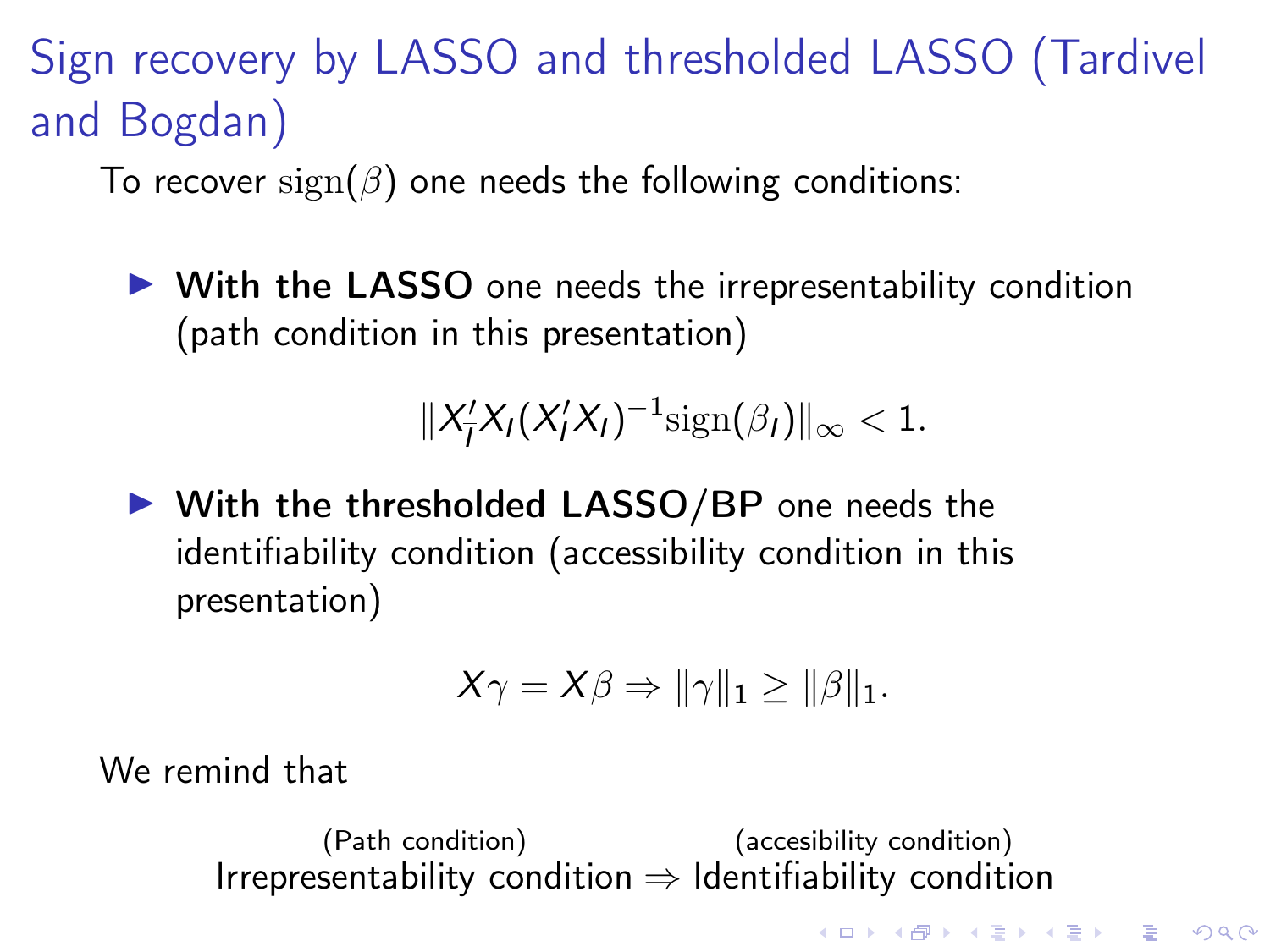## Standard Gaussian design

 $X \in \mathbb{R}^{100 \times 300}$  standard Gaussian matrix



- black dotted line  $k = \rho(100/300) \times 100 = 31$
- red dotted line  $k = 100/(2 \log(300)) = 9$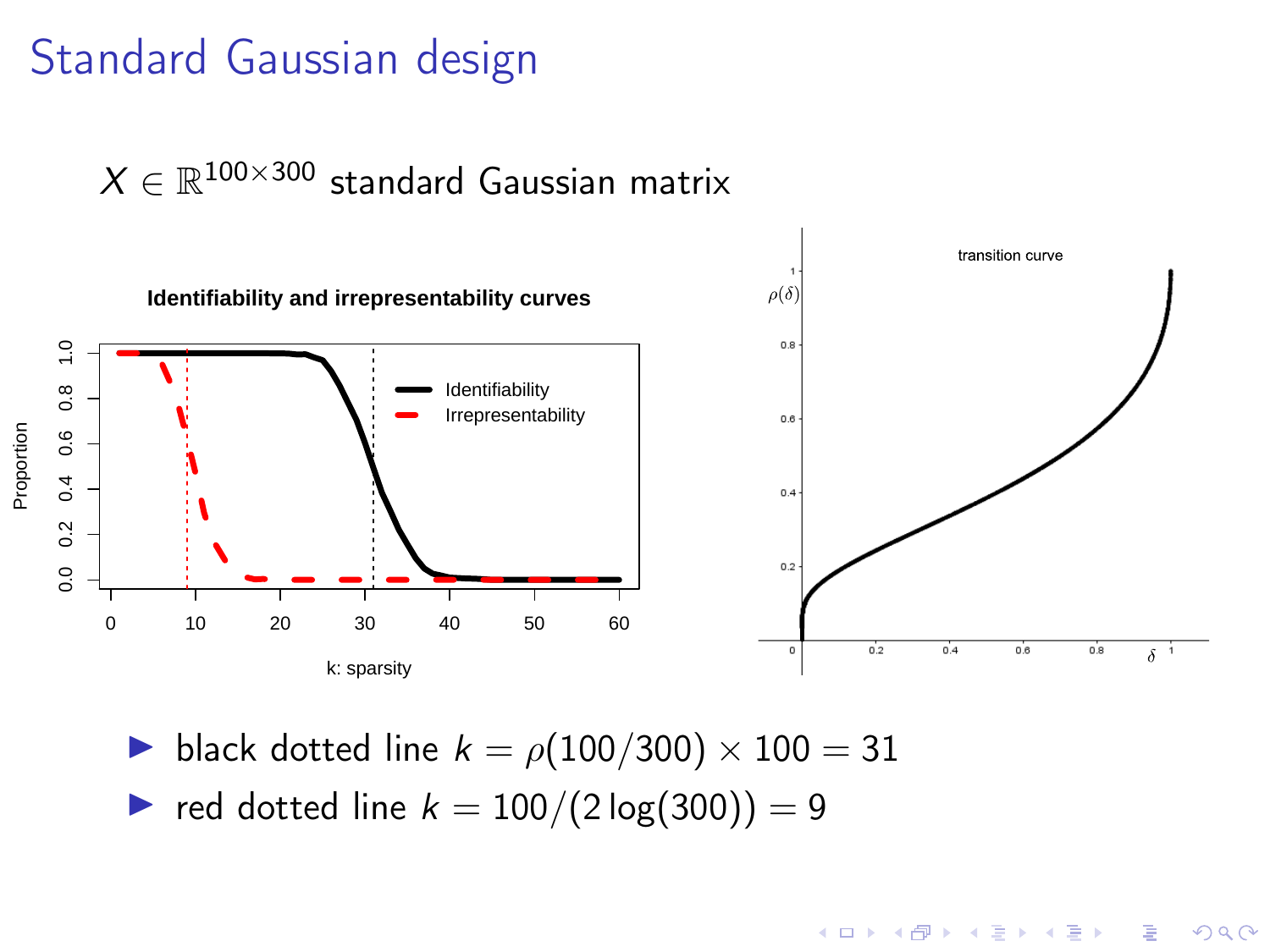Let  $Y = X \beta + \varepsilon$  where  $X \in \mathbb{R}^{100 \times 300}$  is a standard Gaussian matrix,  $\varepsilon \sim \mathcal{N}(0, I_n)$ ,  $\|\beta\|_0 = 20$ , non null components of  $\beta$  are all equal to  $t > 0$ .

Thresholded LASSO and BP sign estimators  $\frac{0}{1}$ 0.0 0.2 0.4 0.6 0.8 1.0  $0.\overline{8}$ Probability  $0.6$ Thresholded BP Thresholded LASSO $0.4$  $0.2$  $0.0$ 0.0 0.5 1.0 1.5 2.0 2.5 3.0

t: common value of the non−null components